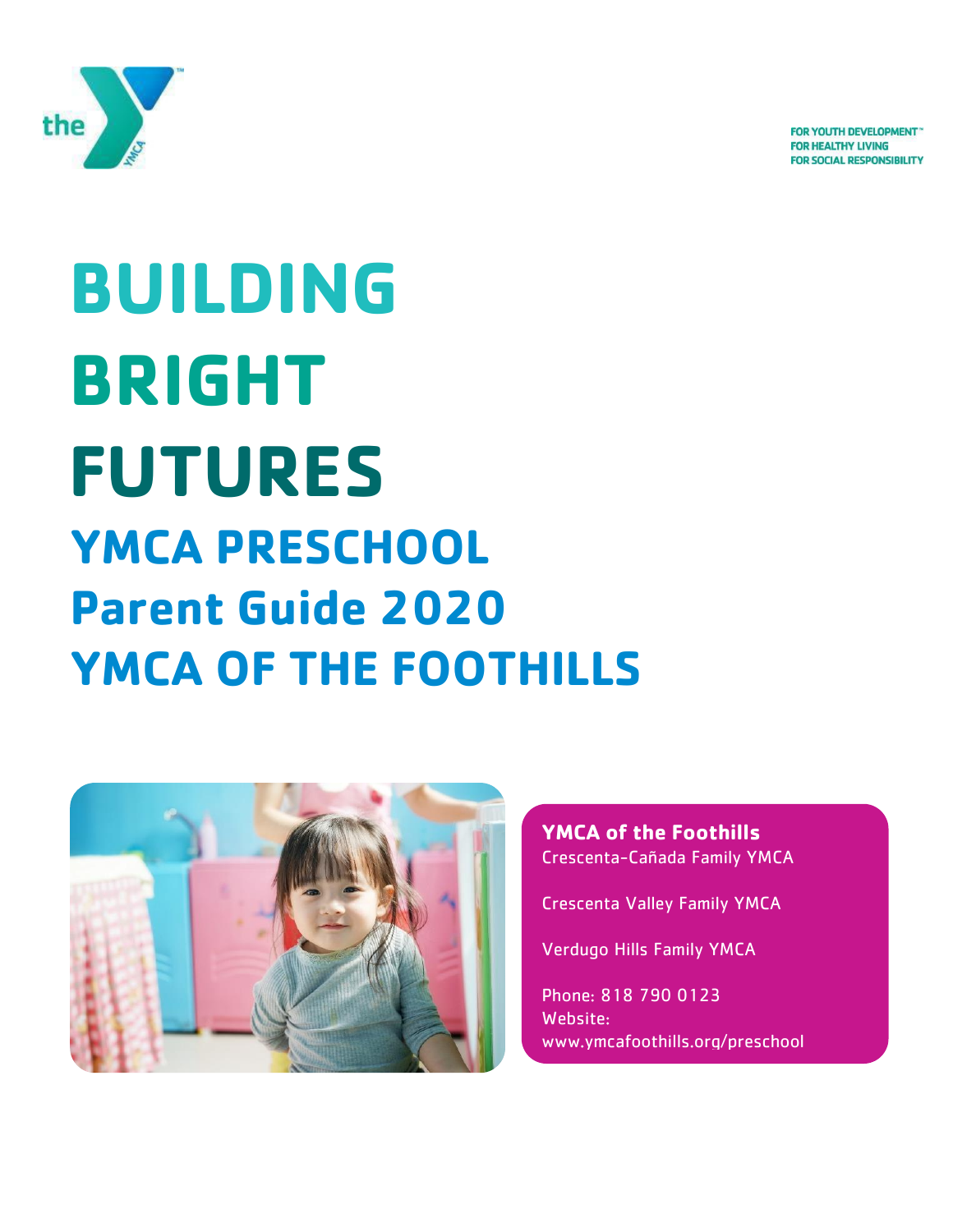

Dear Parents and Children,

#### Welcome to the Verdugo Hills Family YMCA. We are proud to have you join the Y family!

Over the years, we have been privileged to care for thousands of children in our community. You have joined a program that has a history of over 150 years that strives to focus on youth development, healthy living and social responsibility. We hope that your relationship with the Y is a lasting and enriching experience from which your whole family will benefit.

When you enroll in our program you are not just enrolling in preschool or daycare, you are joining the Y. The Y makes accessible the support and opportunities that empower people and communities to learn, grow and thrive. The Y nurtures the potential of every youth and teen, improves the nation's health and Wellbeing, and provides opportunities to give back and support neighbors.

Our goals are to:

- Build independence, self-esteem and confidence in social situations
- Teach the process of problem solving and decision making
- Provide an unbiased multi-cultural curriculum that allows children to respect themselves, their peers, adults and others
- Create a bond between children, parents and staff, which enables the preschool to enrich the lives of all involved
- Teach the skills needed to be prepared for Kindergarten

In order for us to accomplish these goals there must be certain guidelines and procedures in place to assure that the programs that we provide are appropriate and possible. This handbook is provided as a tool for you to use to help understand those guidelines and procedures. Please read it carefully and keep it for future reference. There is valuable information provided in this handbook that will answer questions you may have.

We look forward to seeing you during the school year and are excited to join with you during these exciting years. Please don't hesitate to call if you have any questions or concerns.

Sincerely,

Annie Azizian Program Director (818)426-056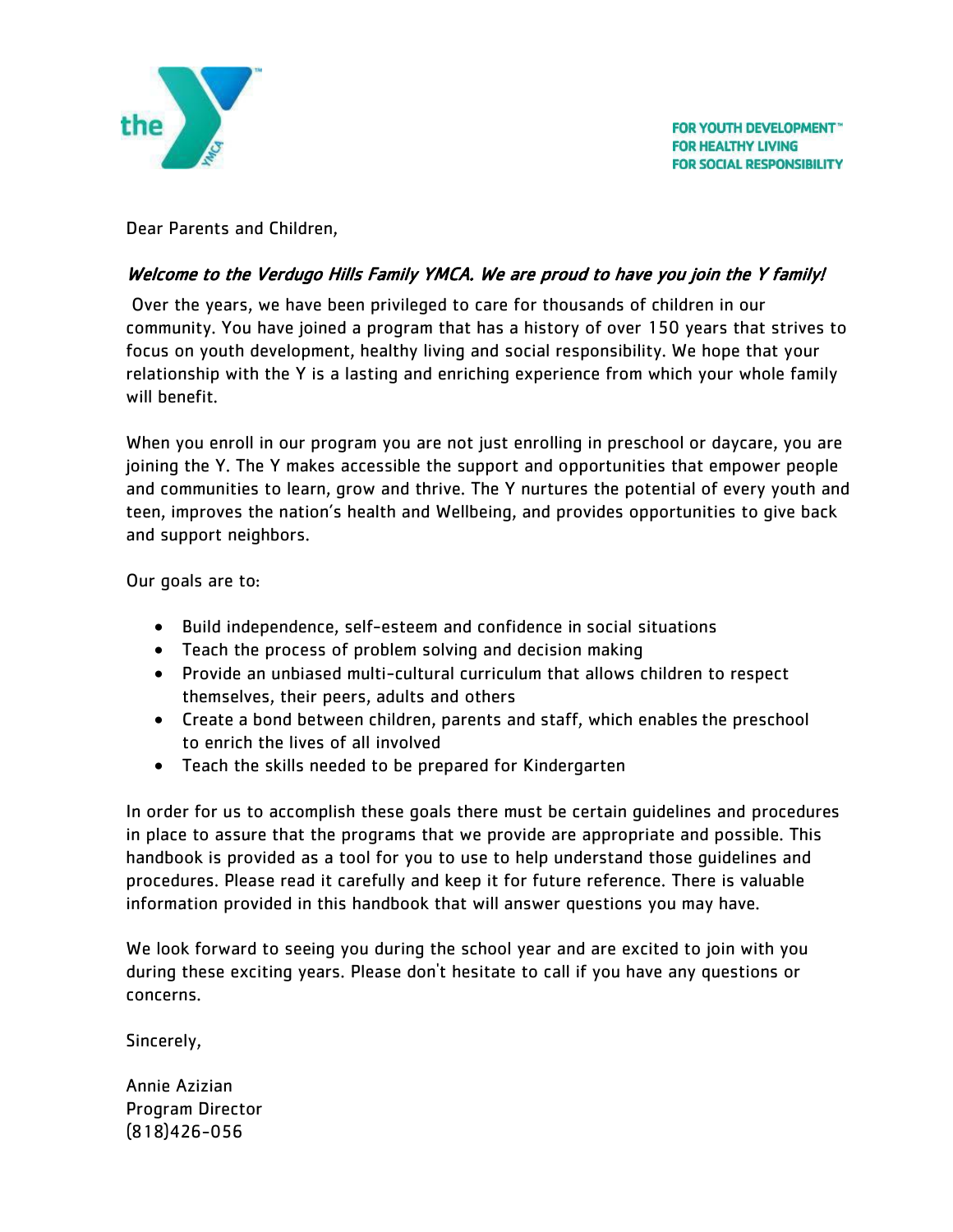#### COVID-19 Preschool Child/Employee Health-Screening

Every employee/preschooler will be screened, including having their temperature taken, upon arrival at work or preschool.

Each employee/preschooler will be screened privately using a touchless thermometer and a questionnaire (see questions below).

Since your last day of work/school, or last visit to the Y, have you had any of these symptoms?

- Fever or Chills
- Cough
- Shortness of Breath or difficulty breathing
- Fatigue
- Headache
- New loss of taste or smell
- Sore Throat
- Congestion or Running Nose
- Nausea or Vomiting
- Diarrhea

If you child has a fever at or above 100.4 degrees Fahrenheit or if they are experiencing two (2) or more symptoms listed above, your child will be unable to attend.

#### Health and Hygiene Practices

Ourregular health and hygiene practices provide some ofthe best defenses againstthe spread ofmost contagious illnesses. In addition to regular and thorough cleaning of classrooms, surfaces and toys, we teach children good hand-washing practices and ensure that children and staff take important precautions against the spread of germs. Masks are required to be worn by both students and staff.

You can work with your children to practice some of these same steps at home:

- Wash hands often with soap and water use this step-by-step guide to help.
- Sneeze or cough into your elbow; or cover mouth and nose with a tissue before sneezing or coughing, then immediately discard the tissue.
- Avoid touching eyes, nose, and mouth with unwashed hands.
- Avoid kissing, hugging, and sharing cups or eating utensils with people who are ill.
- Disinfect frequently touched surfaces, especially if someone is sick.

To reviewour specific network provider policies and best practice guidance for ourin-home and group care providers, please visit our COVID-19 providers page.

\*If your child is spent home due to Covid-19 symptoms. We will follow the current CDC recommendation for self-isolation.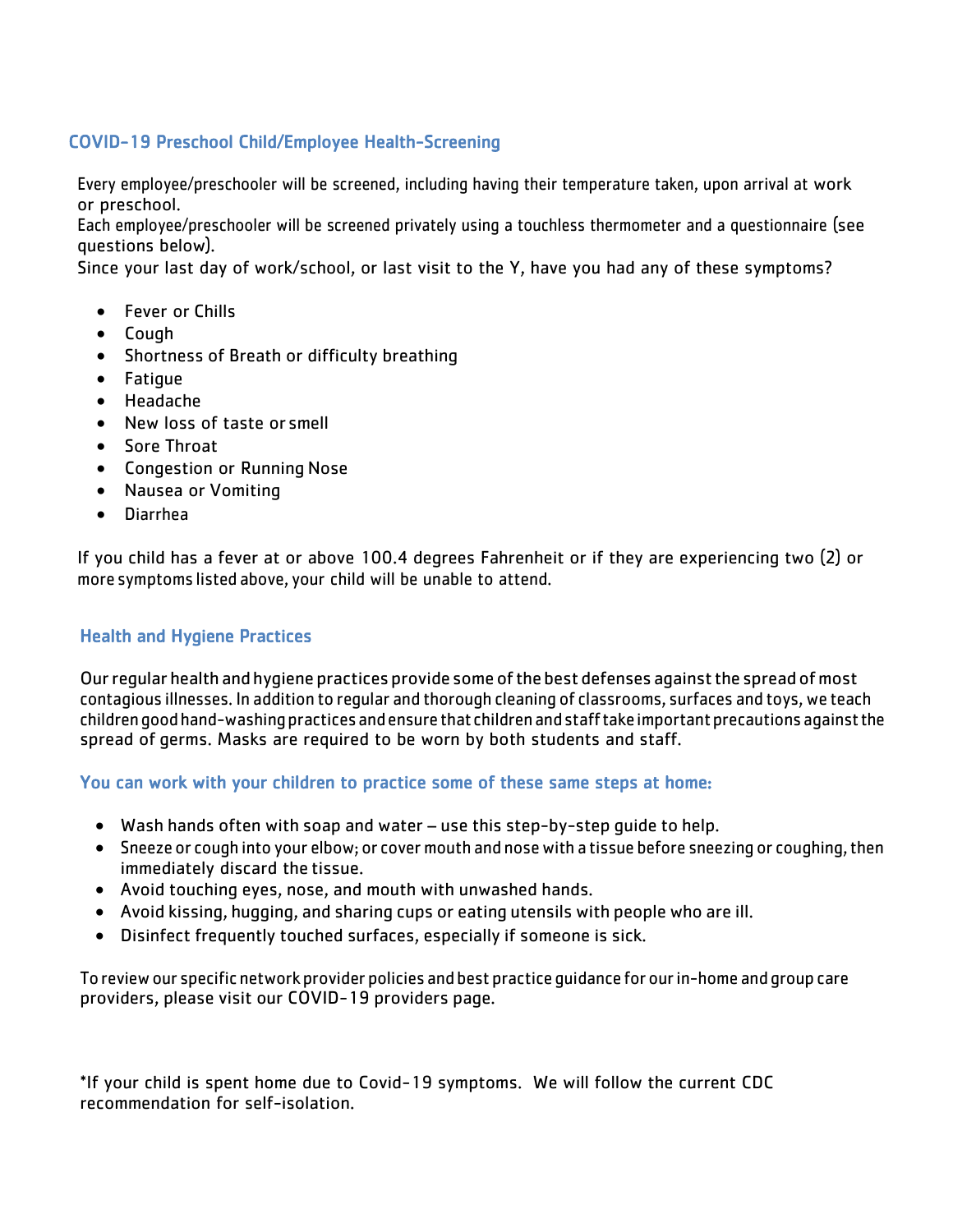# **SAFETY FIRST**

Since March, we have had hundreds of children in our care. As we look to the school year, we will keep these practices in place and continue to adapt.





taken and parents answer health screen questions **Enhanced Cleaning** We have more than quadrupled our housekeeping staff with full and part time staff and have

scheduled their cleaning around.

**Health Screens** 

Parents stay in cars while

students are dropped off and

picked up. Children have temps



**Stay Home Policy** We require all students and staff to stay home if they are not feeling well.



**Classrooms** Children stay in their classes, with the same teacher, all day. Classes do not interact with each other

#### SIGNING IN & OUT PROCEDURES

All students must be signed (with a full signature) into school and out of school daily. No one under the age of 18 years old may sign in or out a student, even with permission from the parent.

- Sign-in and out will take place in front of our white gates in parking lot, before entering the preschool students must have their temperature and wellness check by a staff member and the parent must have signed in with a staff member (parents will not be able to enter the school. Your student will be walked to their classroom by our staff team.
	- o Students will not be able to stay if they have a fever or other cold/flu symptoms including: Fever, Cough, Chills, Shortness of breath, Fatigue, Muscle or body aches, Headache, Loss of taste or smell, Sore throat, Congestion, Runny nose, Nausea, Vomiting, Diarrhea
- Staff will be wearing masks and face shields

#### Late Pick-up

Picking your child up on time from the YMCA is very important. We understand that many parents commute and are at the mercy of the Southern California freeway system. Please consider someone else who can pick-up your child up from the program if you will be unable to arrive on time.

After 6:00 pm, if your child has not been picked up, we will:

- Require a late pick-up fee of \$1 per minute.
- After 7:00 pm, if we have not heard from you, we will call the Los Angeles Police Department and arrange for their onsite direction.
- Discontinue enrollment if repetitive late pick-ups occur. This will be at the YMCA's discretion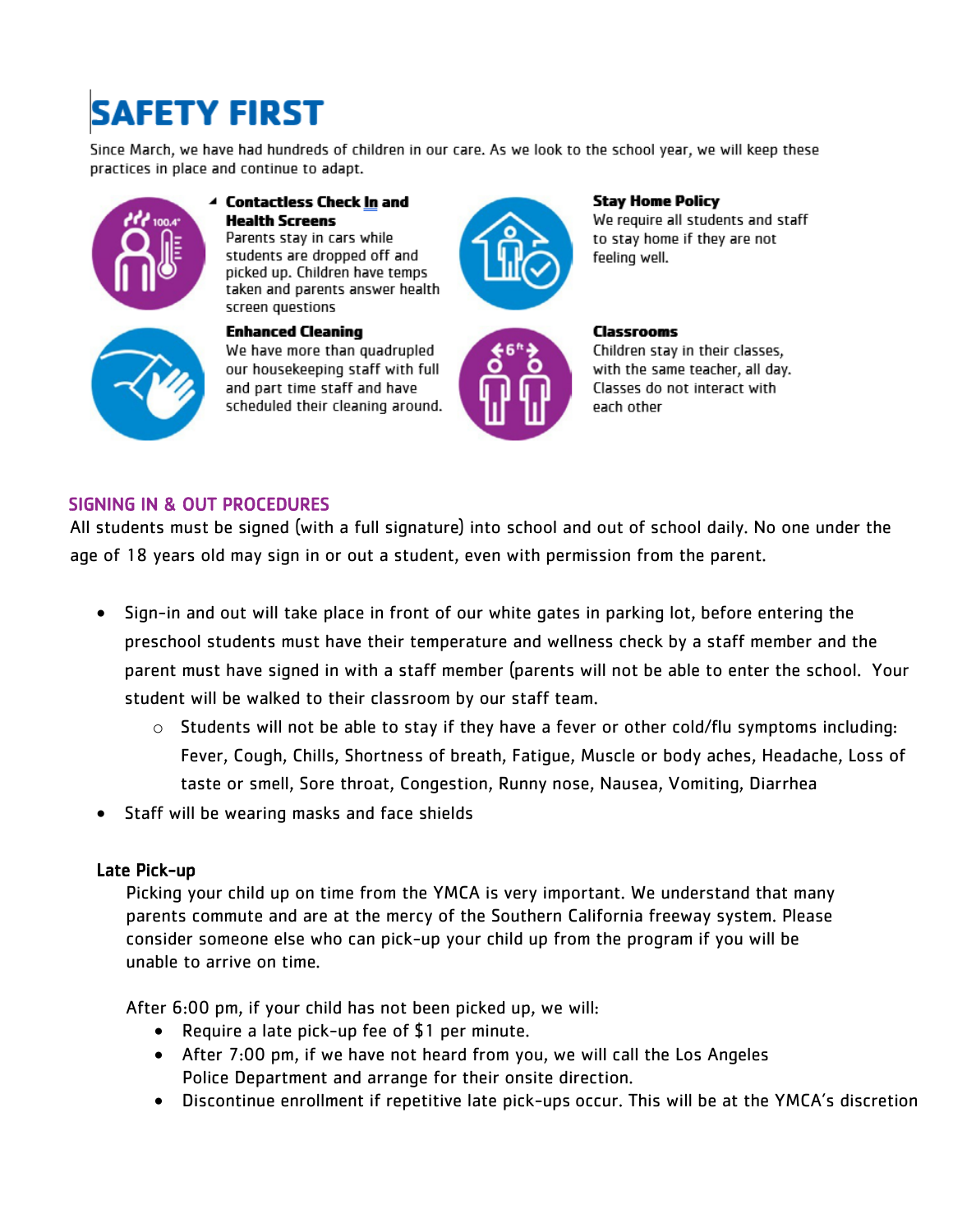# ABOUT THE YMCA

#### **Mission**

The mission of the YMCA is to organize, develop, finance and conduct programs for an association of persons of all ages that will by putting Christian principles into practice enrich the quality of their lives spiritually, mentally, physically and socially.

#### Philosophy

We at the Learning Tree Preschool, know that preschool children need high-interest experiences along with well-timed guidance and instruction. A combination of both approaches are essential to building an effective preschool curriculum. The foundation of the Y's preschool curriculum planning is the observation and assessment of the individual needs of each child. We design our activities based on children's interests and what they need to learn.

Self-esteem and awareness of others is an essential part of development for children. The YMCA supports in this development through the understanding and guidance of a YMCA professional; caring staff who assist them in individual and group experiences. Each child is given the opportunity to participate through books, music, free play, creative activities and exposure to science and nature.

#### Goals

Our goals include building each student's:

- Competence abilities in language, numbers and interests in books
- Cooperation enhanced self-concept and other-concepts developed through group activity and sharing experience
- Autonomy the ability to initiate, ask questions and make appropriate choices
- Creativity the ability to construct new products, explore new ideas and find alternative solutions

#### Values

The YMCA believes in putting into practice Christian values each day. We do not teach or preach any specific religion, we do emphasize the following character values:

Honesty, Caring, Responsibility, Respect.

#### **STAFF**

Our Preschool has a Director who has a degree in education or a related field and experience working with children. He/she is responsible for the overall site operation including staff supervision and program development. Most of our staff have had previous experience working with children. All staff have a current TB test, maintain current certifications in CPR and First Aid and Child Abuse Prevention. In addition, staff and volunteers are thoroughly screened prior to employment.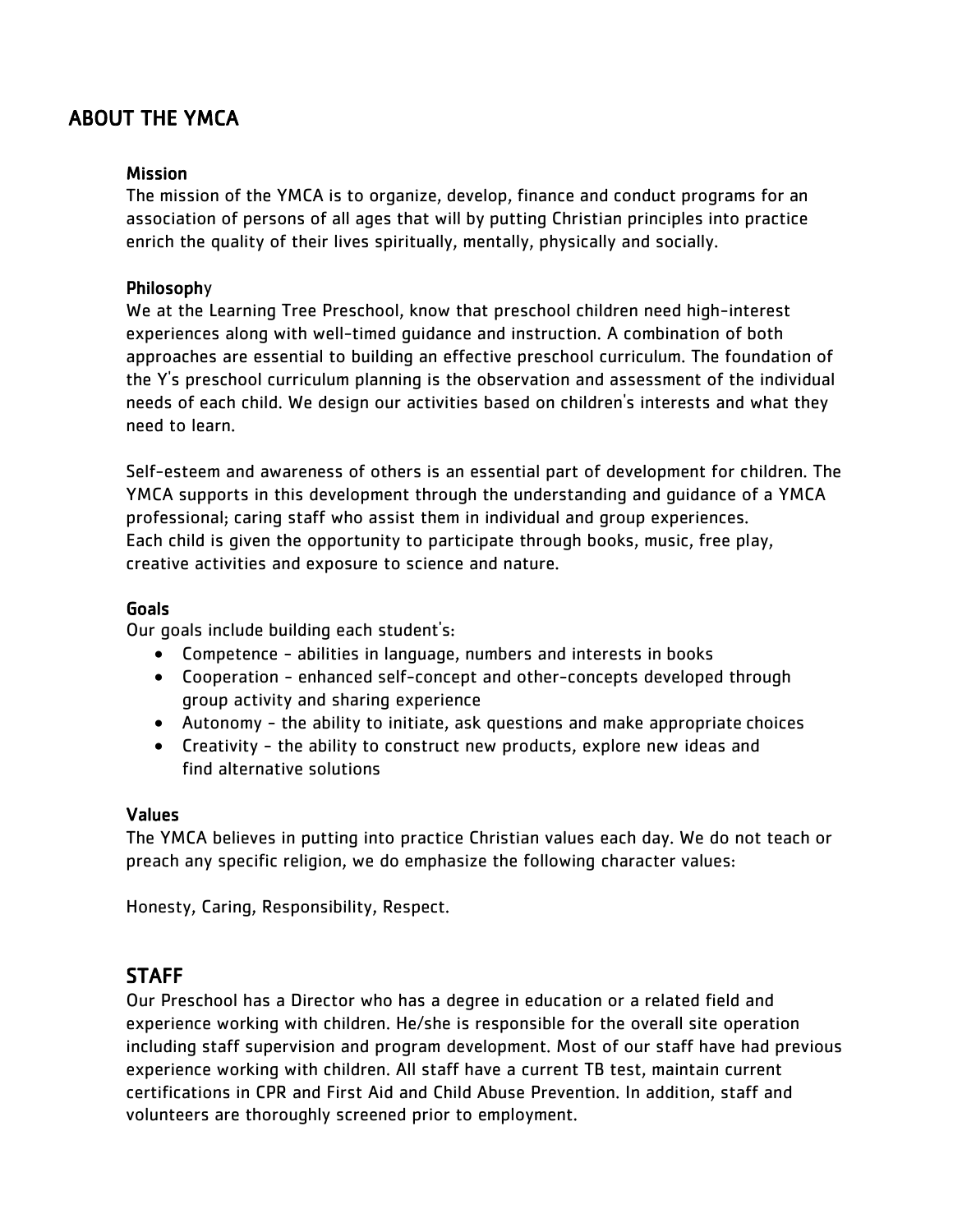#### **Training**

In addition to the education requirements of the State, each staff person receives a basic pre-employment training module and regular in-service training events, which cover the following topics:

- Curriculum planning
- Administrative procedures
- Emergency procedures
- Behavior management

# FACILITY

The Learning Tree Preschool operates the preschool on site at:

YMCA of the Foothills 6840 Foothill Blvd. Tujunga, CA 91042

The Preschool has approximately 5,600 square feet of outdoor play space and 2,600 square feet of interior space and is licensed by the state for a maximum of 68 students.

# PROGRAM COMPONENTS

Each learning experience in our program develops one more skills or concepts from these general content areas:

- Science and Mathematics
- Fine and Gross Motor Skills
- Cognitive Development
- Language and Cultural Arts
- Nutrition and Food Experience
- Computer Awareness

#### Science and Mathematics

Preschool-age children learn through direct experience and in their own creative ways, using real, natural objects.

Activities include:

- Matching objects and use of manipulatives
- Cooking projects that involve measuring and mixing
- Introducing shapes
- Discovering animals, plants and their habitats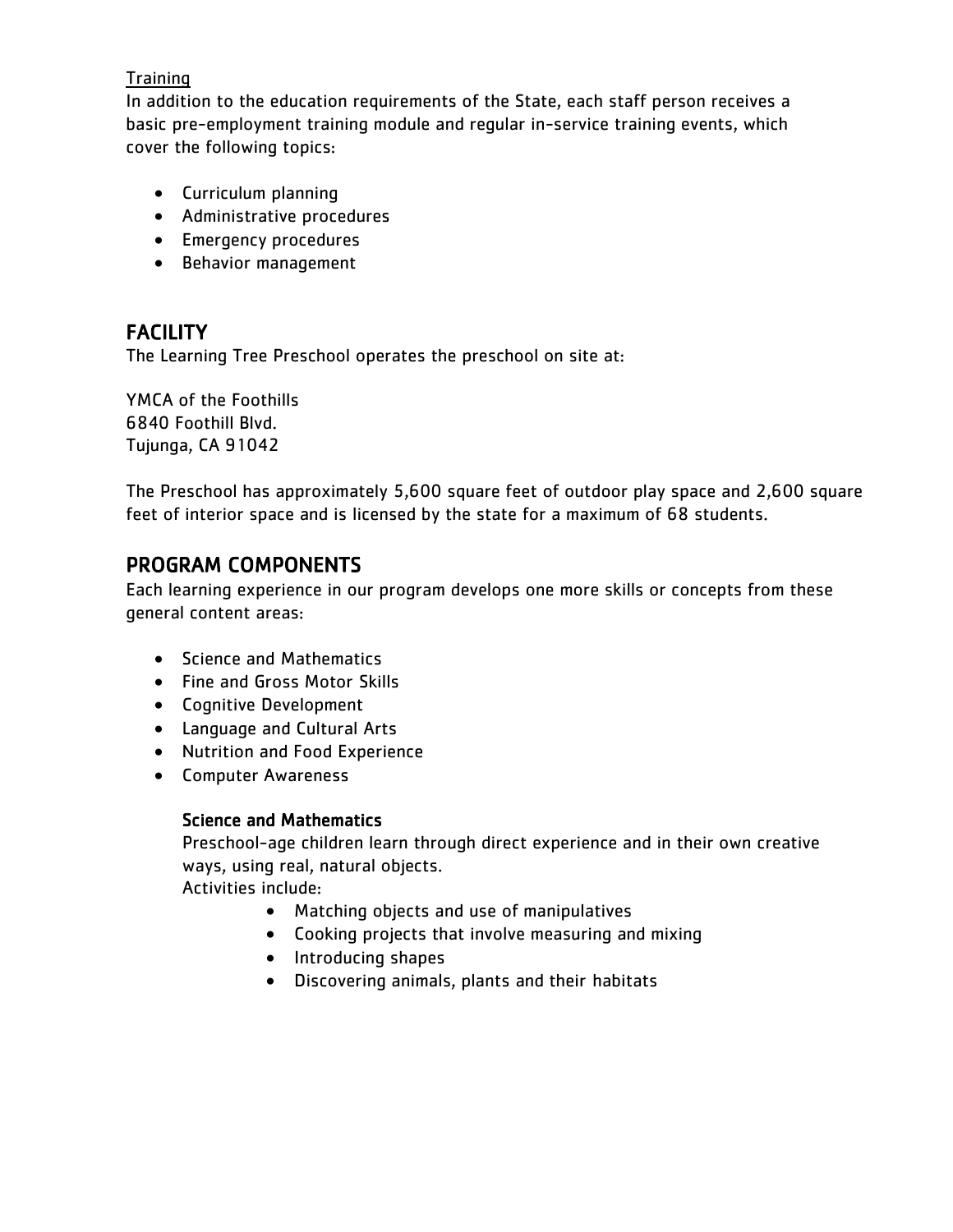#### Fine and Gross Motor Skills

Development of the fine and gross motor skills are very important to the young child as they have a direct connection to the child's ability to read and write. Ways in which we stimulate this development include:

- Supervising play on equipment specifically designed for gross motor skill development
- Including activities that involve manipulative toys and tools like blocks, stamps, scissors, etc. the children can manipulate with their hands

#### Cognitive Development

Activities that allow the child to learn about their senses and finger plays about the body and the world around us.

- Art activities about the self
- Thinking games

#### Language and Cultural Arts

Learning to express yourself to others is a very important component of a preschool. Through guidance and understanding, the children are taught to express themselves and appreciate the differences of others. We accomplish this in the following ways:

- Provide a dramatic play area
- Encourage interaction and socialization among the children
- Provide an unbiased curriculum that encourages children to recognize different cultures
- Introduce creative movement and music

#### Nutrition and Food Experience

Lunch is to be brought from home each day. Snacks are provided both in the morning and afternoon. We also have an opportunity to:

- Study the four basic food groups in our diet
- Introduce foods that are nutritious
- Allow children to participate in preparing healthy snacks
- Involve each child in cleaning up before and after each meal or snack (this includes washing their hands and cleaning eating surfaces)

#### Computer Awareness

Pre-kindergarten students use computers in their classrooms on a daily basis. Opportunities include:

- Working with computer programs in reading, math and science
- Accessing different levels that allow students to learn one concept at a time at their own pace
- Allowing students to use skills they learn and master new ones
- Being in control of their own learning experiences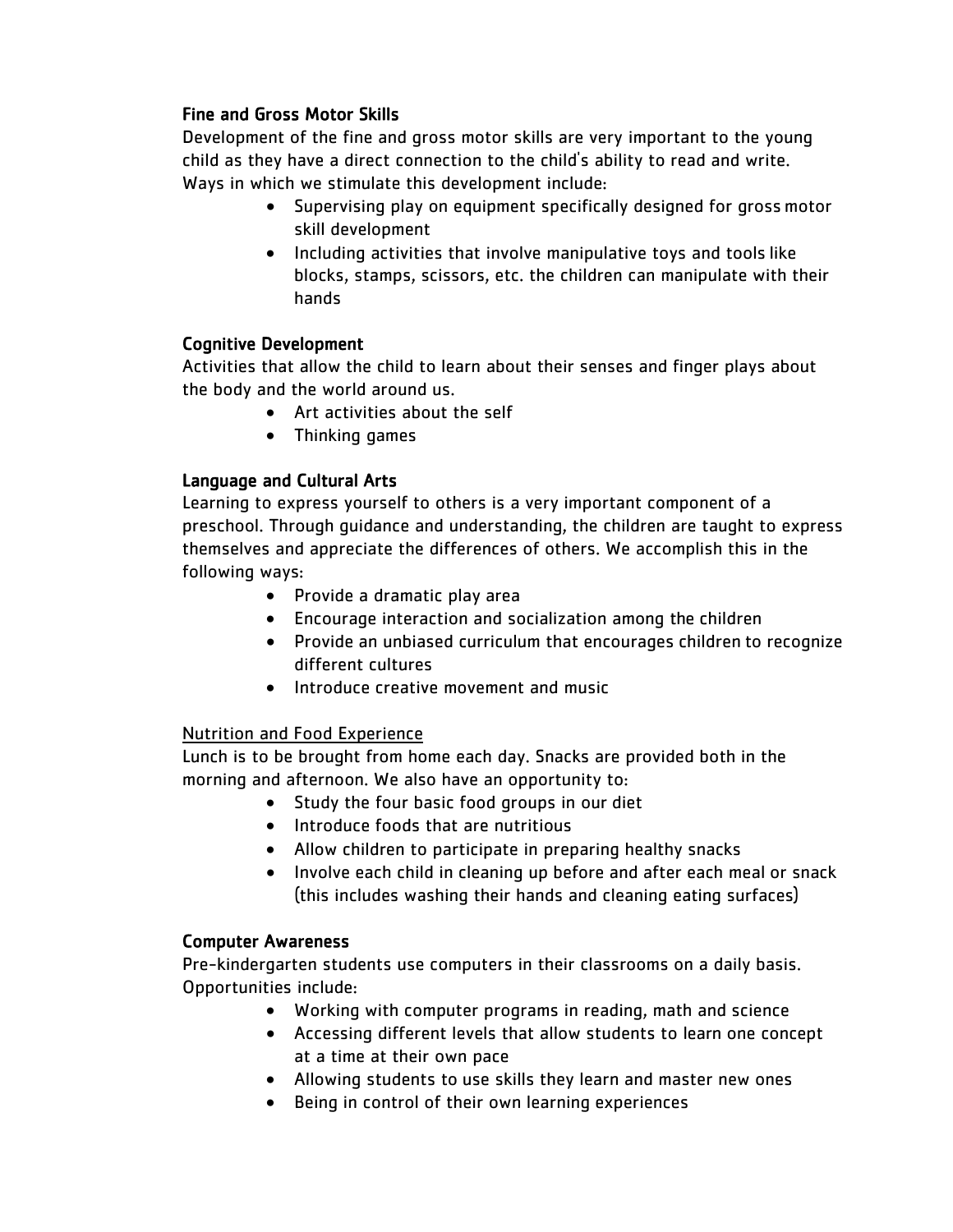#### PROGRAM INFORMATION

- Daily Schedule 7:00am- Preschool Opens/Indoor Interest Centers 8:30am- Outside Activities 9:00am- Class Day Begins/Circle Time 9:15am- Indoor Interest Centers 9:45am- Outside Activities 10:30am- Morning Snack 10:45am- Inside Group Activities 12:00pm- Lunch 1:00pm-NapTime 3:15pm- Afternoon Snack 3:30pm- Outside Activities 4:30pm- Indoor Group Activities 5:00pm- Outside Activities
- 6:00pm- Preschool Closes

#### Nap Time

Students will have naptime daily at school from 1 to 3pm. All children are required to rest/sleep on a cot provided by the school. You will need to provide a small sheet, small blanket and a small pillow. Children need to take their sleep items home to launder on a weekly basis. Please write your child's name on these items. Please remember no full-size pillows or sleeping bags are allowed due to limited space.

#### Meals

A mid-morning and afternoon snack are provided each day, consisting of the four food groups. Parents are responsible for providing a simple and nutritious lunch. Example:  $\frac{1}{2}$ sandwich, a piece of fruit and milk or juice. Please, no glass bottles, candy, soda pop or gum. In our program we do heat lunches and serve cold milk for those needing it.

We recognize that food allergies can cause serious, life threatening conditions for some children. To keep all our children safe, our preschool is a NUT FREE environment. Please do not bring any nuts into preschool in your child's lunchbox. We will ensure that the snacks we provide the children will not have nuts in them.

#### Behavior Management

The Verdugo Hills Learning Tree Preschool will not discipline any child by the use of corporal or unusual punishment, infliction of pain, humiliation, intimidation, ridicule, coercion, threat, mental abuse or other actions of a punitive nature.

The YMCA has adopted a policy of discipline that allows children to make choices rather than punishing them. By using this method of discipline, we encourage:

- Mutual respect between the teacher and the child
- Cooperative effort to resolve conflicts
- Development of a responsible child
- Development of a child's self-confidence and self-worth

Repeated discipline problems will be discussed with the child's parents.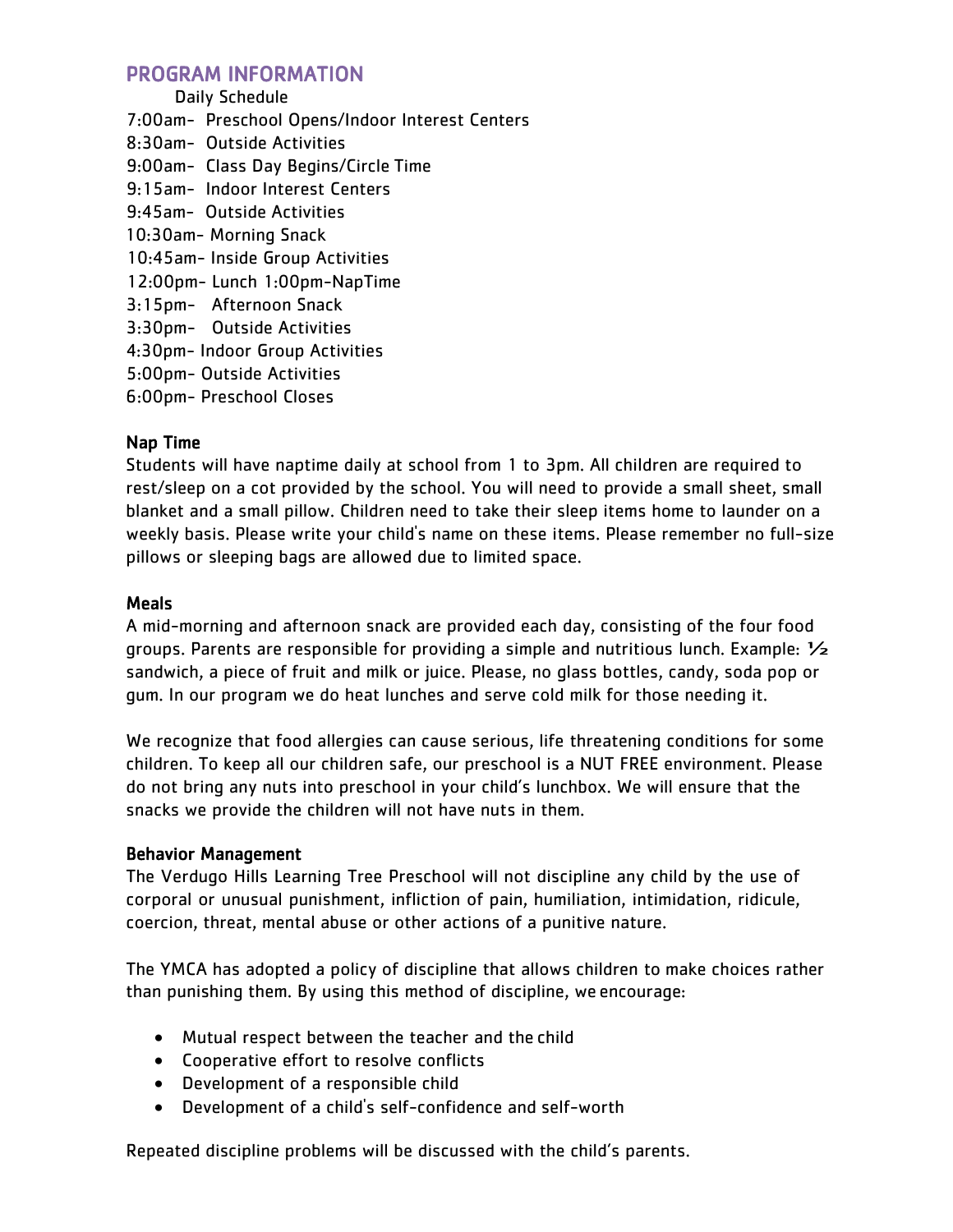#### Clothing

How you dress your child can have a big impact on how his or her day might go. Here are some suggestions on appropriate clothing:

- A complete change of clothing must remain at school. Please include underpants, socks, shirt and a pair of shorts, pants or jeans. Be sure to label all clothing. Use a 1- gallon labeled Ziploc bag to store your child's extra clothes.
- Students should wear comfortable clothing and shoes (no open toed shoes or shoes with slippery soles such as cowboy boots or dress shoes)
- Pants with elasticized waistbands rather than overalls or pants that zip or button are preferred. Elasticized clothes are much easier for the children to remove by themselves.
- Please label all clothing.
- Keep in mind that children's play and learning involve materials such as paint, glue, sand, water, crayon and many other messy items. Please do not dress your child in clothing that will restrict them from the ability to learn and play freely.
- During potty training children must keep several changes of clothes at school at all times.

#### **Separation**

Preschool should be a positive experience for both the child and the parent. Allowing time for adjustment to a new situation builds a bond between the school, child, and home.

Very often children need mom or dad to stay for a few extra minutes on the first couple of days of preschool. Try to allow for extra time in the morning just in case your child needs a little extra support. We also ask that you make sure to say "goodbye" to your child and do not sneak out.

#### Parent Involvement

Parent participation is encouraged in our preschool no matter how large or small. If you have a special talent, please share it with us.

Other opportunities to become involved include attending parent nights, joining in our fundraisers and volunteering in the classroom.

#### **Assessments**

Kindergarten readiness assessments will be conducted in the Winter & Spring for all children entering kindergarten in the fall.

A written assessment will be followed by a parent/teacher conference. Attendance at the conference is very important, so we can review the written assessment and keep you informed on your child's developmental process.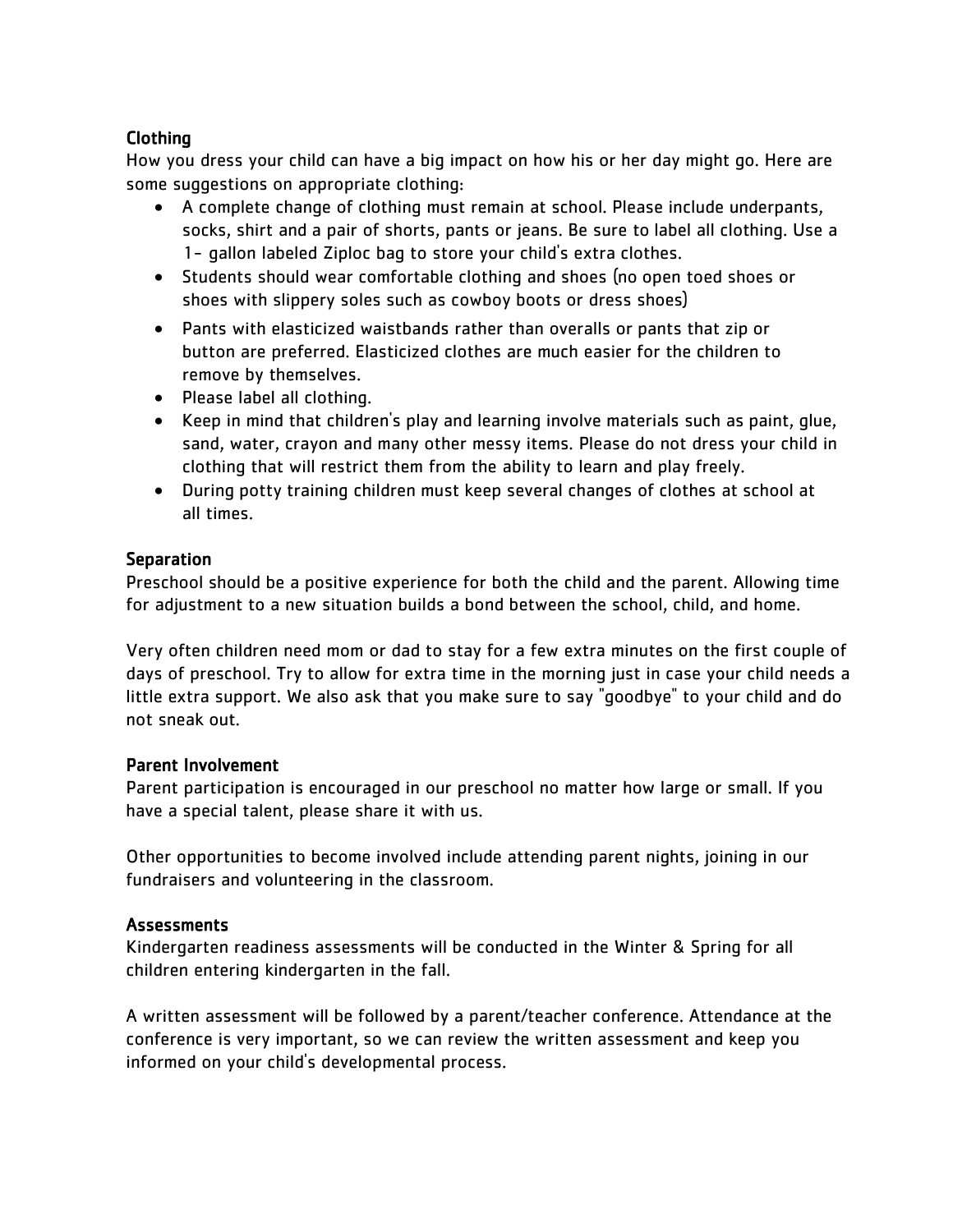#### Share Day

Our preschool is equipped with a variety of age appropriate materials designed for the preschool child. We ask that your child keep all toys at home. On Fridays, each child may bring one toy from home to share with the class (no play weapons.)

#### **Birthdays**

We would like to make each child's birthday a particularly special day for him/her, so we would like to share with you some details about birthday celebrations at our school. Staff will help the birthday child by:

- Announcing his/her birthday during circle time
- Assist the birthday child with making a special crown

Parents are welcome to provide:

- Individually packaged treats for class (Crackers, Fruit snacks, Goldfish)
- Candles and other party favors such as hats, napkins, balloons, or other treats or decorations (no candy please)
- A favorite book that you and your child selected together to donate to the class
- Goody bags for friends in class (crayons, coloring book, party favors)

We appreciate your cooperation in following these guidelines and if you have any questions feel free to contact the Director.

### OPERATING DAYS AND TIMES

Hours of Operation

Our program hours have been established to be as convenient as possible within the limits of our resources. Please review these hours of operation to ensure that our program is right for you before you enroll your child:

Full Day: 7:00 am to 6:00 pm

| <b>Holiday Closures</b>  |                             |
|--------------------------|-----------------------------|
| New Year's Eve           | New Year's Day              |
| Day after New Year's Day | Martin Luther King, Jr. Day |
| President's Day          | <b>Memorial Day</b>         |
| Independence Day         | Labor Day                   |
| <b>Thanksgiving Day</b>  | Day after Thanksgiving      |
| Christmas Eve            | Christmas Day               |
| Day after Christmas      |                             |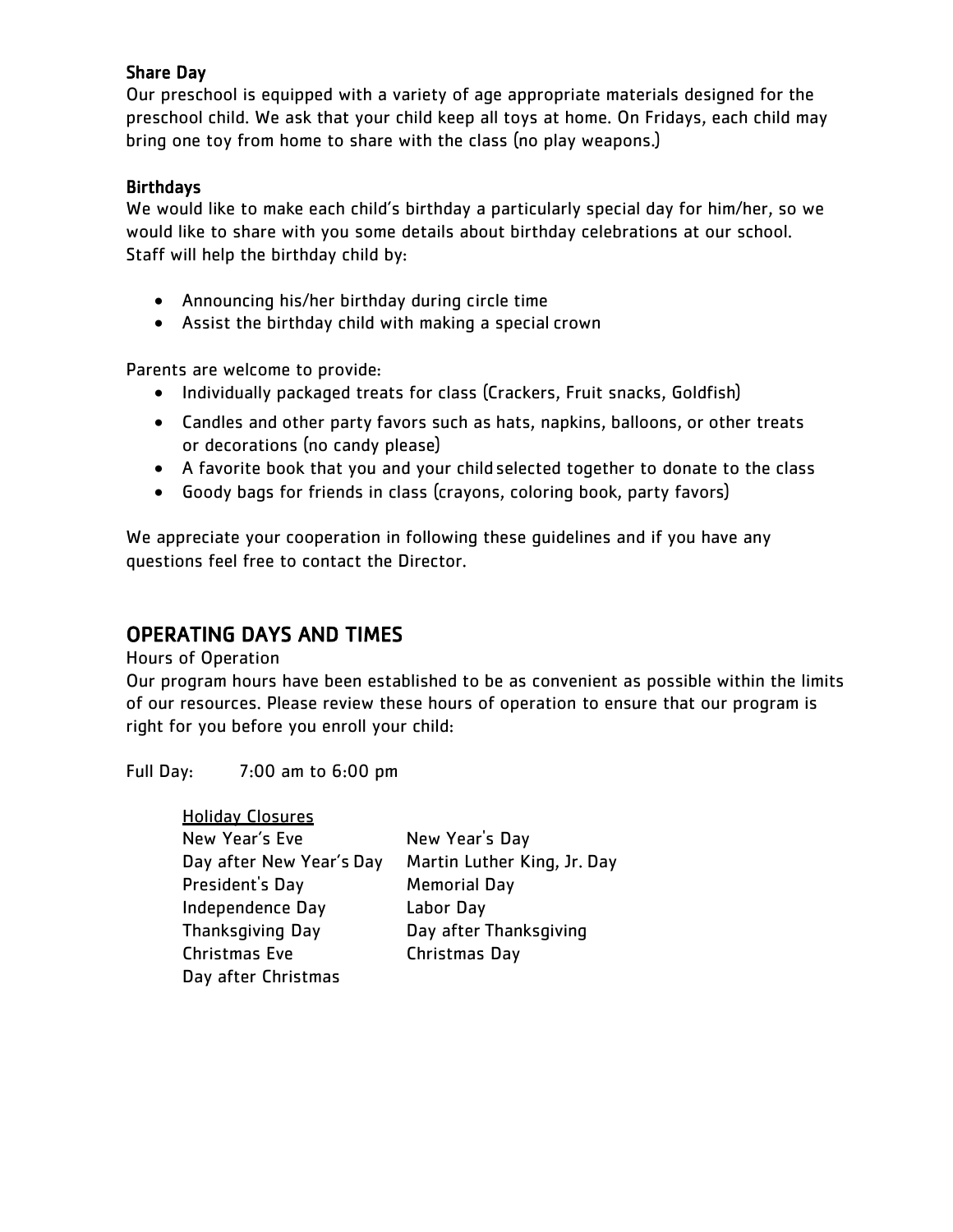# ENROLLMENT AND REGISTRATION

Registration forms are required as part of the enrollment process. Registration forms include:

- Health history, emergency contact information and medical releases
- All forms required by the State Department of Social Services, Community Care Licensing Division, including a signed physician's report

No child will be admitted to the Learning Tree Preschool without these forms on file.

#### Change in Enrollment

In the event you need to change your child's enrollment, we ask that you speak with the Director first to confirm we are able to accommodate the change. Requests should be made in writing.

#### Registration Fee

When joining the preschool there will be a fee of \$50.00. Once a child leaves the program, if they wish to re-join, they will need to pay the registration fee. Effective September 1, 2020.

# PAYMENTS, CREDITS AND REFUND POLICY

Tuition for our child-care program pays for all the direct operating costs. Staff, snack, and program supplies must be available for your child whether or not he/she attends. Therefore, days missed cannot be deducted from your fee.

Preschool balance is due on Friday of each week. If a payment balance is Not received by Monday, your child will not be able to attend for the week.

|                | Members: | Non-Members |
|----------------|----------|-------------|
| 5 days M-F     | \$200    | \$210       |
| 3 days M, W, F | \$160    | \$170       |
| 2 days T, Th   | \$130    | \$140       |
|                |          |             |

Weekly Fees: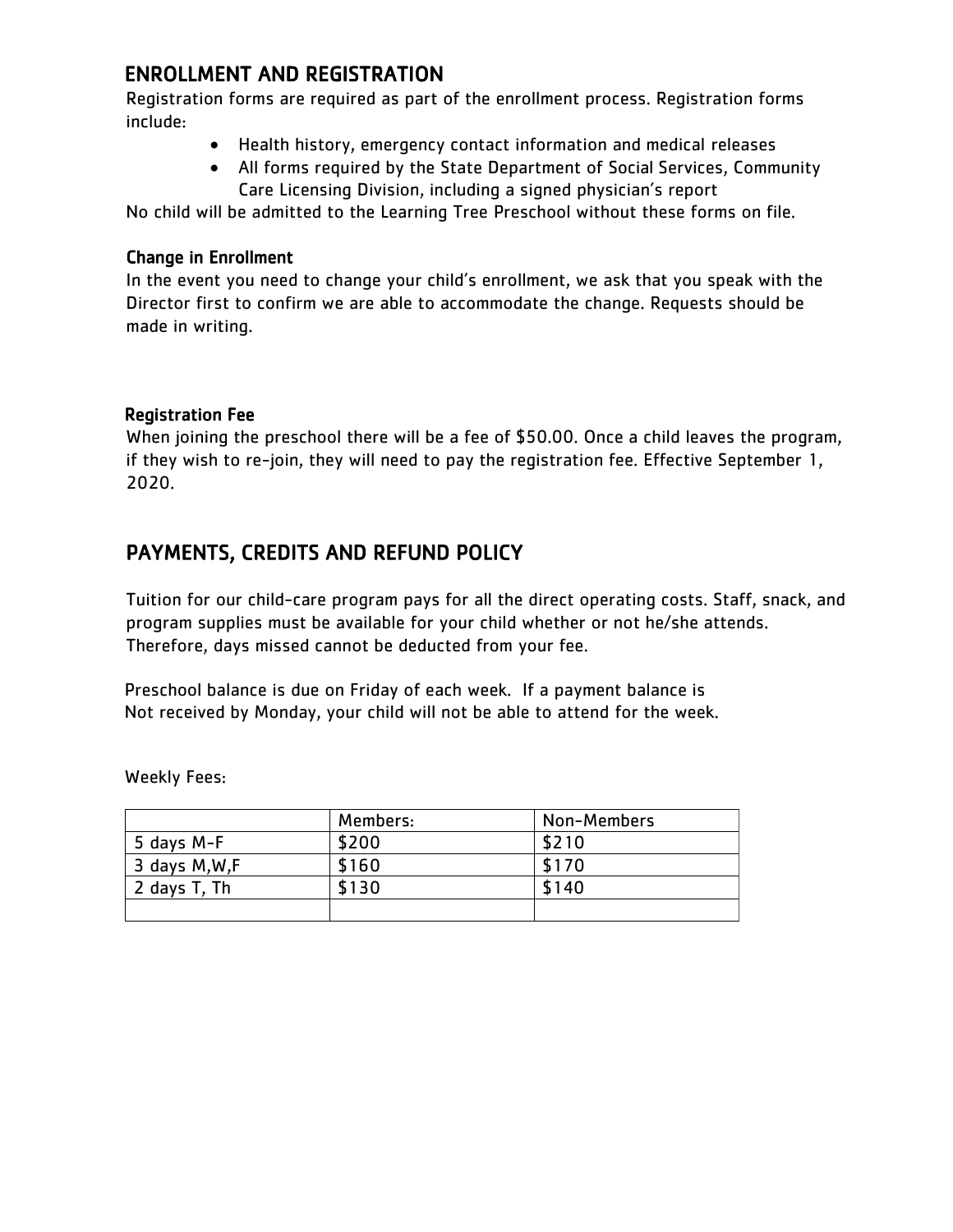#### Membership for All

Financial assistance is available to those in need based on household income, number of household members, and availability of funds. Assistance is provided through donations made to the YMCA of the Foothills. Proof of financial need is required and all information is held in the strictest confidence.

If you would like assistance, please contact the Director for additional information.

#### Reasons for Termination

- Failure to pay fees on time
- Discipline problems that cannot be resolved
- Unethical behavior

# HEALTH AND WELLBEING

#### Injuries

We work very hard to anticipate and prevent injuries at the Y. Still sometimes children do get hurt. If your child is injured we will:

- Administer Band-Aids and comfort in large doses for minor cuts, scrapes and bumps.
- Contact you or your emergency contact if an injury may require medical attention including bee stings, moderate cuts, head injuries, and sprains or possible fractures. You may then decide what you want done.
- Secure medical treatment immediately in the event you cannot be reached or the nature of the injury warrants fast action.

#### Illnesses

If your child becomes ill while at the YMCA we will call you or your emergency contact if you cannot be reached. We cannot allow your child to remain in the program while ill, so please arrange to pick-up your child within an hour of notification of illness. Please do not send a child to school that has had a fever, vomiting or diarrhea within 48 hours. We cannot accept children displaying these symptoms. Child must have a doctor's note indicating they are free of infection before they are permitted to return to school when they have any type of communicable disease.

#### Medication

If your child needs to take medication while he/she is in our care, please do the following:

- Please give the medication directly to a staff member
- Prescribed medication must be in the original container with the label attached
- Fill out a medicine slip with directions for administering the medicine, the time or times it should be administered, and your signature to administer
- Over the counter medication such as Tylenol must have instructions from aDoctor indicating the dosage